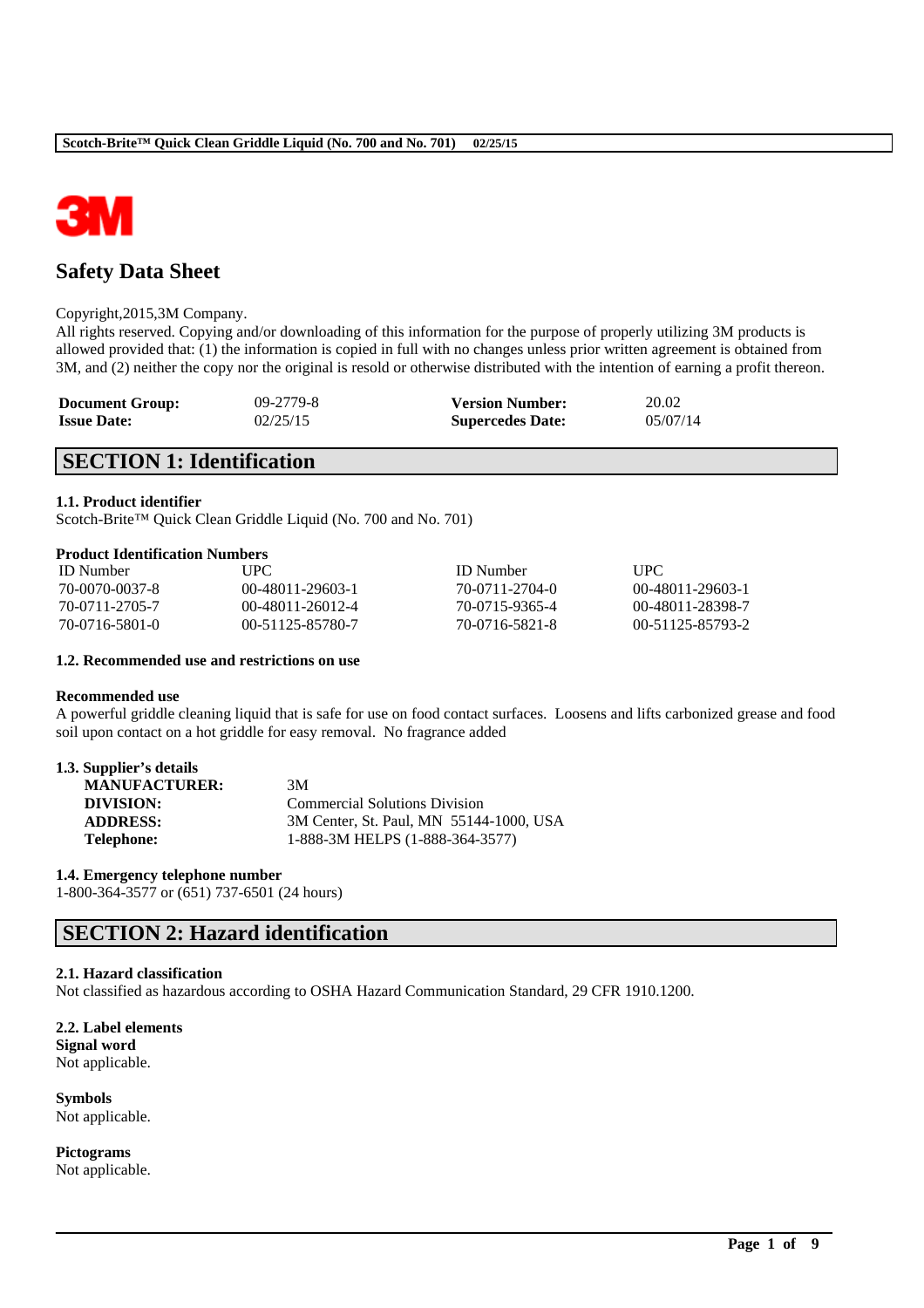## **2.3. Hazards not otherwise classified**

May cause thermal burns.

# **SECTION 3: Composition/information on ingredients**

| Ingredient                  | <b>C.A.S. No.</b> | $\%$ by Wt                    |
|-----------------------------|-------------------|-------------------------------|
| <b>GLYCERIN</b>             | $ 56-81-5 $       | 40 - 70 Trade Secret $*$      |
| <b>WATER</b>                | 7732-18-5         | 10 - 30 Trade Secret $*$      |
| <b>IPOTASSIUM CARBONATE</b> | 584-08-7          | 7 - 13 Trade Secret *         |
| <b>ISODIUM CARBONATE</b>    | 497-19-8          | 1 - 5 Trade Secret *          |
| <b>TARTRAZINE</b>           | $1934 - 21 - 0$   | $0.05 - 0.5$ Trade Secret $*$ |

\*The specific chemical identity and/or exact percentage (concentration) of this composition has been withheld as a trade secret.

# **SECTION 4: First aid measures**

## **4.1. Description of first aid measures**

### **Inhalation:**

Remove person to fresh air. If you feel unwell, get medical attention.

## **Skin Contact:**

Wash with soap and water. If signs/symptoms develop, get medical attention. If heated product contacts the skin, immediately flush with large amounts of cool water for at least 15 minutes to minimize potential for thermal burns. If signs/symptoms develop, get medical attention.

## **Eye Contact:**

Flush with large amounts of water. Remove contact lenses if easy to do. Continue rinsing. If signs/symptoms persist, get medical attention. If heated product contacts the eye, immediately flush eyes with large amounts of cool water for 15 minutes to minimize potential for thermal burns. After flushing eyes, get immediate medical attention.

## **If Swallowed:**

Rinse mouth. If you feel unwell, get medical attention.

## **4.2. Most important symptoms and effects, both acute and delayed**

See Section 11.1. Information on toxicological effects.

## **4.3. Indication of any immediate medical attention and special treatment required**

Not applicable

## **SECTION 5: Fire-fighting measures**

## **5.1. Suitable extinguishing media**

In case of fire: Use a fire fighting agent suitable for ordinary combustible material such as water or foam to extinguish.

\_\_\_\_\_\_\_\_\_\_\_\_\_\_\_\_\_\_\_\_\_\_\_\_\_\_\_\_\_\_\_\_\_\_\_\_\_\_\_\_\_\_\_\_\_\_\_\_\_\_\_\_\_\_\_\_\_\_\_\_\_\_\_\_\_\_\_\_\_\_\_\_\_\_\_\_\_\_\_\_\_\_\_\_\_\_\_\_\_\_

## **5.2. Special hazards arising from the substance or mixture**

None inherent in this product.

## **Hazardous Decomposition or By-Products**

**Substance Condition**

Acrolein During Combustion Hydrocarbons During Combustion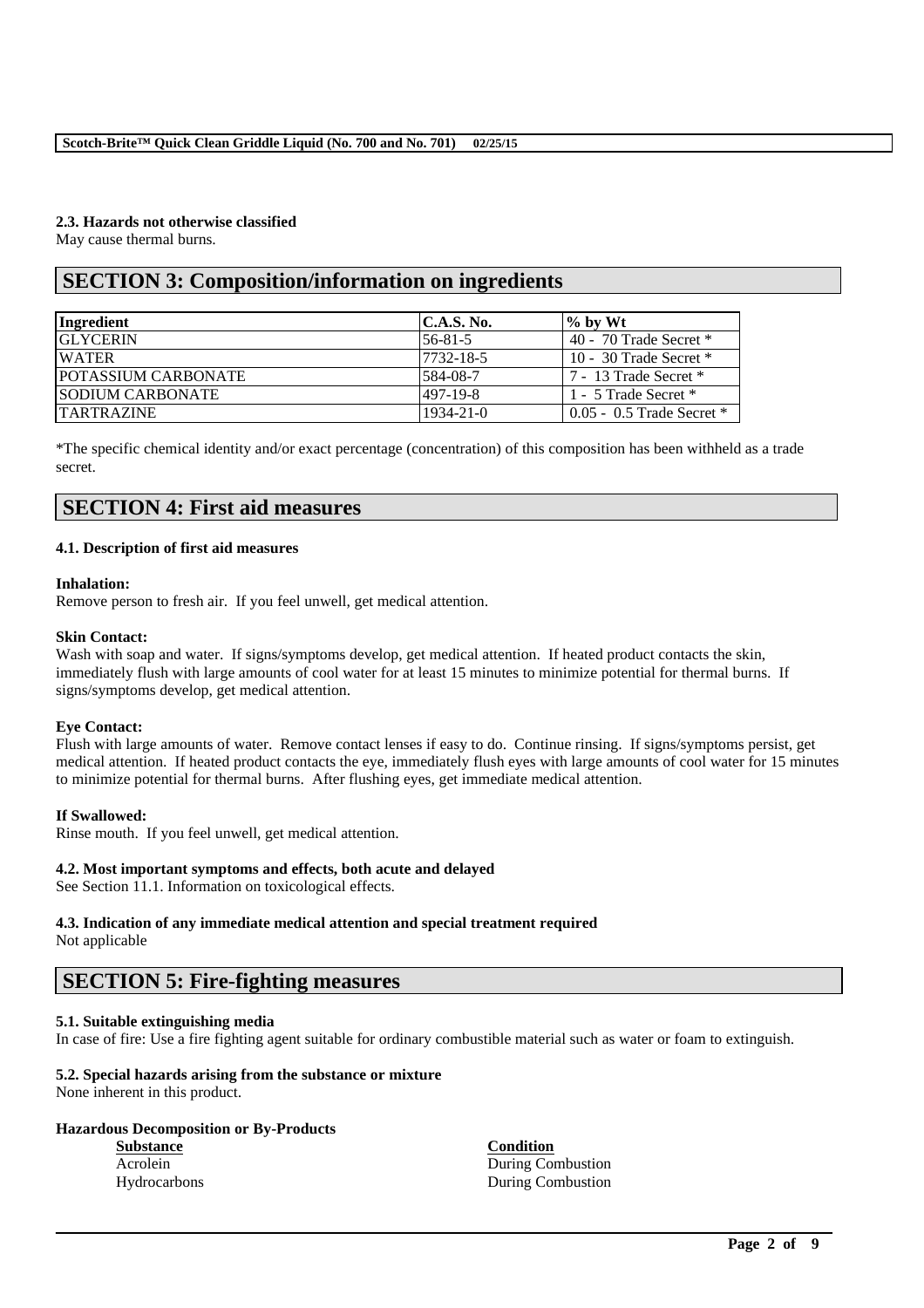| Formaldehyde    |
|-----------------|
| Carbon monoxide |
| Carbon dioxide  |

**During Combustion** During Combustion During Combustion

### **5.3. Special protective actions for fire-fighters**

No unusual fire or explosion hazards are anticipated.

## **SECTION 6: Accidental release measures**

### **6.1. Personal precautions, protective equipment and emergency procedures**

Ventilate the area with fresh air. For large spill, or spills in confined spaces, provide mechanical ventilation to disperse or exhaust vapors, in accordance with good industrial hygiene practice. Warning! A motor could be an ignition source and could cause flammable gases or vapors in the spill area to burn or explode. Refer to other sections of this SDS for information regarding physical and health hazards, respiratory protection, ventilation, and personal protective equipment.

### **6.2. Environmental precautions**

Avoid release to the environment. For larger spills, cover drains and build dikes to prevent entry into sewer systems or bodies of water.

## **6.3. Methods and material for containment and cleaning up**

Contain spill. Working from around the edges of the spill inward, cover with bentonite, vermiculite, or commercially available inorganic absorbent material. Mix in sufficient absorbent until it appears dry. Remember, adding an absorbent material does not remove a physical, health, or environmental hazard. Collect as much of the spilled material as possible. Place in a closed container approved for transportation by appropriate authorities. Clean up residue with water. Seal the container. Dispose of collected material as soon as possible.

# **SECTION 7: Handling and storage**

## **7.1. Precautions for safe handling**

Avoid skin contact with hot material. Keep out of reach of children. Avoid breathing dust/fume/gas/mist/vapors/spray. Do not eat, drink or smoke when using this product. Wash thoroughly after handling.

## **7.2. Conditions for safe storage including any incompatibilities**

Store in a well-ventilated place. Store away from acids. Store away from areas where product may come into contact with food or pharmaceuticals.

# **SECTION 8: Exposure controls/personal protection**

### **8.1. Control parameters**

### **Occupational exposure limits**

If a component is disclosed in section 3 but does not appear in the table below, an occupational exposure limit is not available for the component.

| Ingredient      | C.A.S. No.    | Agency      | Limit type                      | Additional Comments |
|-----------------|---------------|-------------|---------------------------------|---------------------|
| <b>GLYCERIN</b> | $56 - 81 - 5$ | <b>OSHA</b> | TWA(as total dust):15           |                     |
|                 |               |             | $mg/m3$ ; TWA(respirable        |                     |
|                 |               |             | $\frac{1}{2}$ fraction: 5 mg/m3 |                     |

\_\_\_\_\_\_\_\_\_\_\_\_\_\_\_\_\_\_\_\_\_\_\_\_\_\_\_\_\_\_\_\_\_\_\_\_\_\_\_\_\_\_\_\_\_\_\_\_\_\_\_\_\_\_\_\_\_\_\_\_\_\_\_\_\_\_\_\_\_\_\_\_\_\_\_\_\_\_\_\_\_\_\_\_\_\_\_\_\_\_

ACGIH : American Conference of Governmental Industrial Hygienists

TWA: Time-Weighted-Average

STEL: Short Term Exposure Limit

CEIL: Ceiling

AIHA : American Industrial Hygiene Association

CMRG : Chemical Manufacturer's Recommended Guidelines

OSHA : United States Department of Labor - Occupational Safety and Health Administration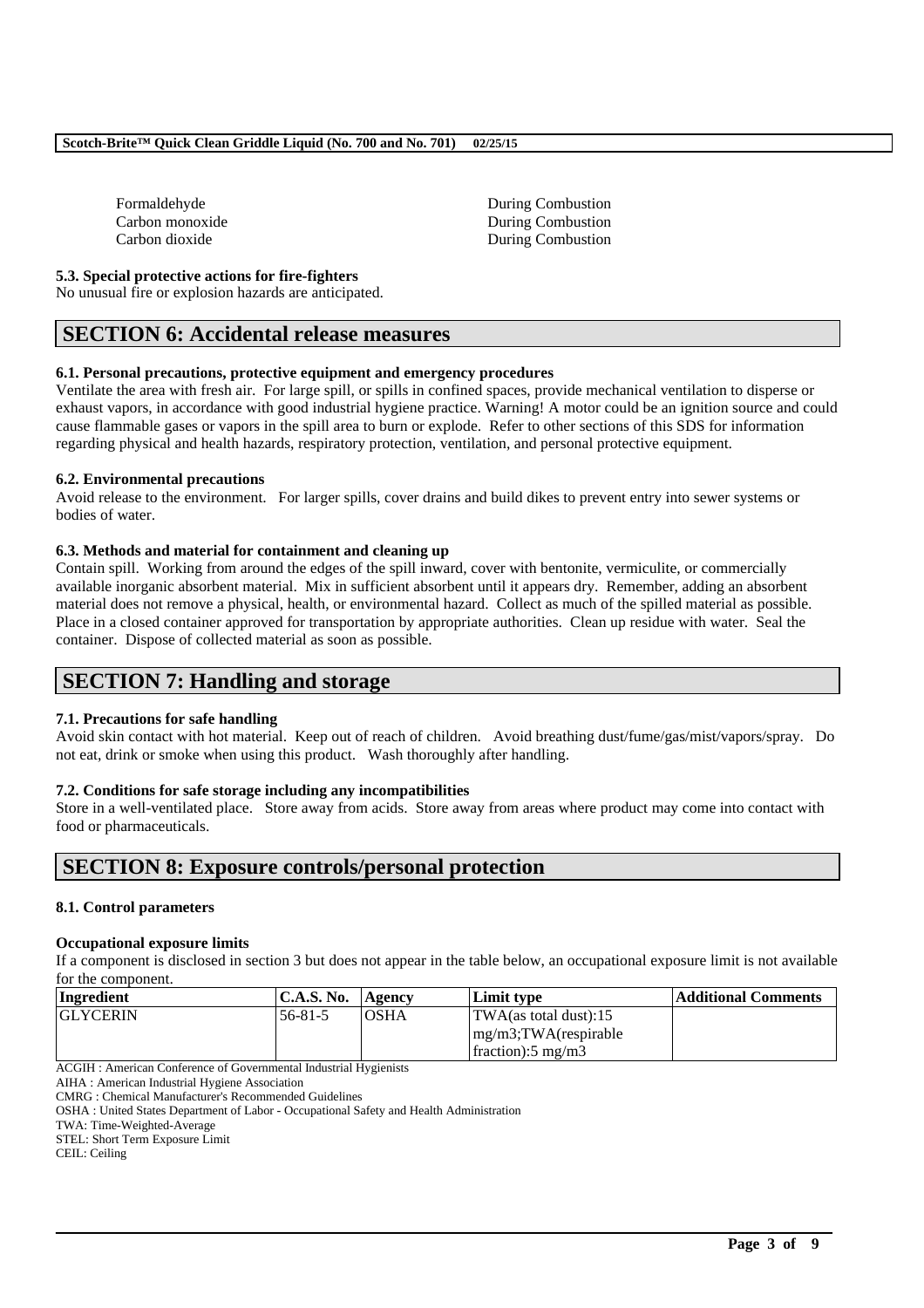### **8.2. Exposure controls**

### **8.2.1. Engineering controls**

Provide appropriate local exhaust when product is heated. Use general dilution ventilation and/or local exhaust ventilation to control airborne exposures to below relevant Exposure Limits and/or control dust/fume/gas/mist/vapors/spray. If ventilation is not adequate, use respiratory protection equipment.

### **8.2.2. Personal protective equipment (PPE)**

### **Eye/face protection**

Select and use eye/face protection to prevent contact based on the results of an exposure assessment. The following eye/face protection(s) are recommended:

Safety Glasses with side shields

### **Skin/hand protection**

Select and use gloves and/or protective clothing approved to relevant local standards to prevent skin contact based on the results of an exposure assessment. Selection should be based on use factors such as exposure levels, concentration of the substance or mixture, frequency and duration, physical challenges such as temperature extremes, and other use conditions. Consult with your glove and/or protective clothing manufacturer for selection of appropriate compatible gloves/protective clothing.

Gloves made from the following material(s) are recommended: Neoprene Nitrile Rubber

### **Respiratory protection**

An exposure assessment may be needed to decide if a respirator is required. If a respirator is needed, use respirators as part of a full respiratory protection program. Based on the results of the exposure assessment, select from the following respirator type(s) to reduce inhalation exposure:

Half facepiece or full facepiece air-purifying respirator suitable for particulates

For questions about suitability for a specific application, consult with your respirator manufacturer.

### **Thermal hazards**

Wear heat insulating gloves when handling hot material to prevent thermal burns.

# **SECTION 9: Physical and chemical properties**

### **9.1. Information on basic physical and chemical properties**

| <b>General Physical Form:</b>     | Liquid                                                     |
|-----------------------------------|------------------------------------------------------------|
| Odor, Color, Grade:               | Clear yellow-orange color with a mild odor                 |
| Odor threshold                    | No Data Available                                          |
| pH                                | Approximately 12                                           |
| <b>Boiling Point</b>              | Approximately 248 °F                                       |
| <b>Flash Point</b>                | No flash point                                             |
| <b>Flammability</b> (solid, gas)  | Not Applicable                                             |
| <b>Flammable Limits(LEL)</b>      | Not Applicable                                             |
| <b>Flammable Limits(UEL)</b>      | Not Applicable                                             |
| <b>Density</b>                    | 1.3 g/ml $[Ref Std: WATER=1]$                              |
| <b>Specific Gravity</b>           | Approximately 1.3 [Ref Std: WATER=1]                       |
| <b>Solubility in Water</b>        | Complete                                                   |
| Solubility- non-water             | No Data Available                                          |
| <b>Autoignition temperature</b>   | 698 °F [Details: CONDITIONS: For glycerin only (NFPA, 11th |
|                                   | ed.                                                        |
| <b>Decomposition temperature</b>  | No Data Available                                          |
| <b>Viscosity</b>                  | Approximately 200 centipoise                               |
| <b>Hazardous Air Pollutants</b>   | $\theta$                                                   |
| <b>Volatile Organic Compounds</b> | $\theta$                                                   |
|                                   |                                                            |

\_\_\_\_\_\_\_\_\_\_\_\_\_\_\_\_\_\_\_\_\_\_\_\_\_\_\_\_\_\_\_\_\_\_\_\_\_\_\_\_\_\_\_\_\_\_\_\_\_\_\_\_\_\_\_\_\_\_\_\_\_\_\_\_\_\_\_\_\_\_\_\_\_\_\_\_\_\_\_\_\_\_\_\_\_\_\_\_\_\_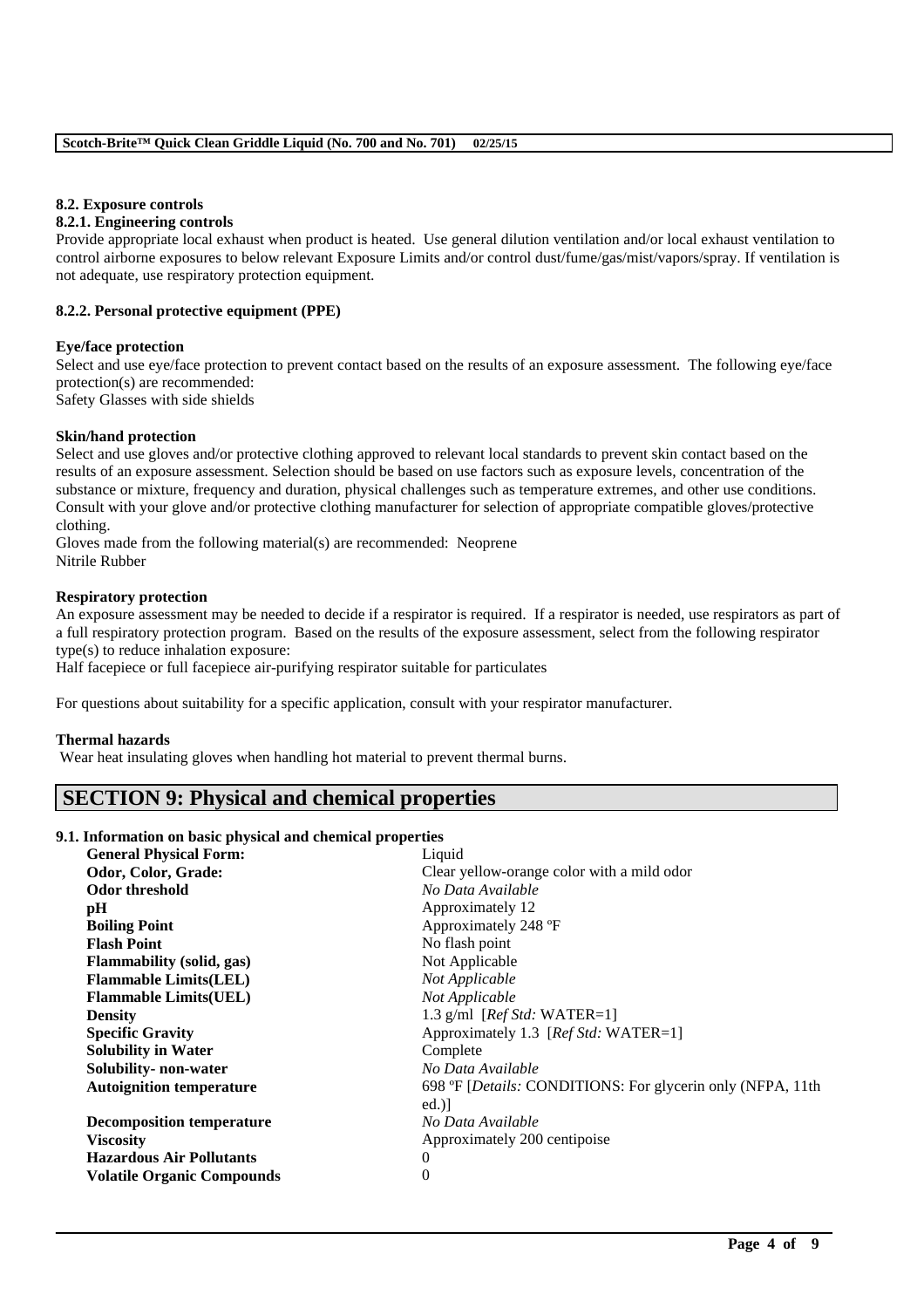**Percent volatile** 10 - 30 % **VOC Less H2O & Exempt Solvents** 0

## **SECTION 10: Stability and reactivity**

### **10.1. Reactivity**

This material is considered to be non reactive under normal use conditions.

**10.2. Chemical stability** Stable.

## **10.3. Possibility of hazardous reactions**

Hazardous polymerization will not occur.

**10.4. Conditions to avoid** Not determined

### **10.5. Incompatible materials** Strong acids

### **10.6. Hazardous decomposition products**

None known.

Refer to section 5.2 for hazardous decomposition products during combustion.

# **SECTION 11: Toxicological information**

**The information below may not be consistent with the material classification in Section 2 if specific ingredient classifications are mandated by a competent authority. In addition, toxicological data on ingredients may not be reflected in the material classification and/or the signs and symptoms of exposure, because an ingredient may be present below the threshold for labeling, an ingredient may not be available for exposure, or the data may not be relevant to the material as a whole.**

**11.1. Information on Toxicological effects**

### **Signs and Symptoms of Exposure**

**Based on test data and/or information on the components, this material may produce the following health effects:**

### **Inhalation:**

Respiratory Tract Irritation: Signs/symptoms may include cough, sneezing, nasal discharge, headache, hoarseness, and nose and throat pain.

Vapors from heated material may cause irritation of the respiratory system. Signs/symptoms may include cough, sneezing, nasal discharge, headache, hoarseness, and nose and throat pain.

### **Skin Contact:**

During heating: Thermal Burns: Signs/symptoms may include intense pain, redness and swelling, and tissue destruction.

Mild Skin Irritation: Signs/symptoms may include localized redness, swelling, itching, and dryness.

## **Eye Contact:**

During heating: Thermal Burns: Signs/symptoms may include severe pain, redness and swelling, and tissue destruction.

\_\_\_\_\_\_\_\_\_\_\_\_\_\_\_\_\_\_\_\_\_\_\_\_\_\_\_\_\_\_\_\_\_\_\_\_\_\_\_\_\_\_\_\_\_\_\_\_\_\_\_\_\_\_\_\_\_\_\_\_\_\_\_\_\_\_\_\_\_\_\_\_\_\_\_\_\_\_\_\_\_\_\_\_\_\_\_\_\_\_

### **Substance Condition**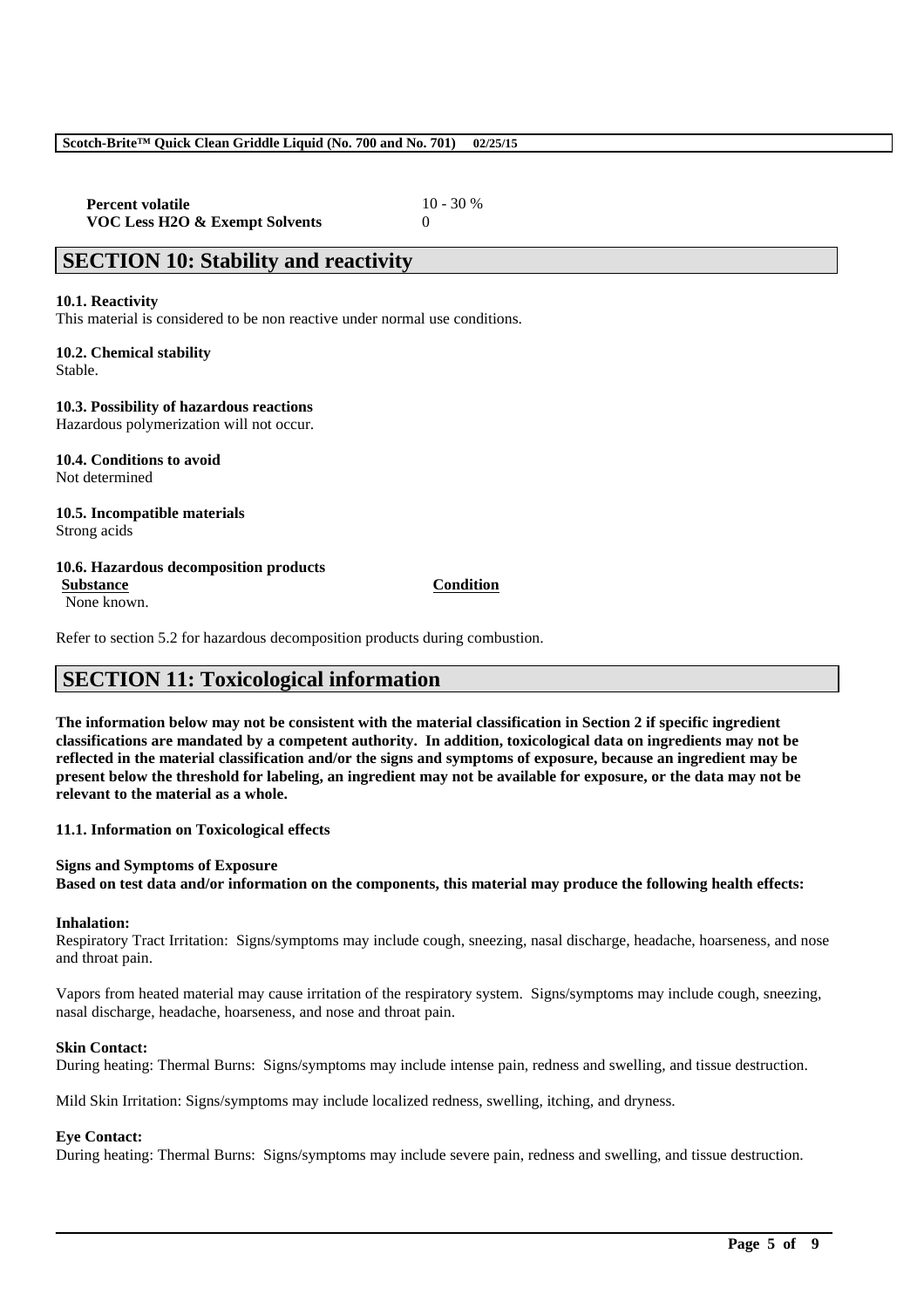## **Scotch-Brite™ Quick Clean Griddle Liquid (No. 700 and No. 701) 02/25/15**

Vapors from heated material may cause eye irritation. Signs/symptoms may include redness, swelling, pain, tearing, and blurred or hazy vision.

## **Ingestion:**

Gastrointestinal Irritation: Signs/symptoms may include abdominal pain, stomach upset, nausea, vomiting and diarrhea.

### **Toxicological Data**

If a component is disclosed in section 3 but does not appear in a table below, either no data are available for that endpoint or the data are not sufficient for classification.

## **Acute Toxicity**

| <b>Name</b>         | Route       | <b>Species</b> | <b>Value</b>                                      |
|---------------------|-------------|----------------|---------------------------------------------------|
| Overall product     | Ingestion   |                | No data available; calculated $ATE > 5,000$ mg/kg |
| <b>GLYCERIN</b>     | Dermal      | Rabbit         | LD50 estimated to be $> 5,000$ mg/kg              |
| <b>GLYCERIN</b>     | Ingestion   | Rat            | $LD50 > 5,000$ mg/kg                              |
| POTASSIUM CARBONATE | Dermal      | Rabbit         | $LD50 > 2,000$ mg/kg                              |
| POTASSIUM CARBONATE | Inhalation- | Rat            | $LC50 > 5.58$ mg/l                                |
|                     | Dust/Mist   |                |                                                   |
|                     | (4 hours)   |                |                                                   |
| POTASSIUM CARBONATE | Ingestion   | Rat            | LD50 $1,870$ mg/kg                                |
| SODIUM CARBONATE    | Dermal      | Rabbit         | $LD50 > 2,000$ mg/kg                              |
| SODIUM CARBONATE    | Ingestion   | Rat            | LD50 $2,800$ mg/kg                                |

 $ATE = acute$  toxicity estimate

### **Skin Corrosion/Irritation**

| $\mathbf{v}$<br>Name                   | <b>Species</b> | Value                                       |
|----------------------------------------|----------------|---------------------------------------------|
| <b>GLYCERIN</b>                        | Rabbit         | No significant irritation                   |
| <b>POTASSIUM C</b><br><b>CARBONATE</b> | Rabbit         | Minimal irritation                          |
| <b>SODIUM CARBONATE</b>                | Rabbit         | $\cdot$ $\sim$<br>No significant irritation |

### **Serious Eye Damage/Irritation**

| <b>Name</b>         | <b>Species</b> | Value                     |
|---------------------|----------------|---------------------------|
| Overall product     |                | No significant irritation |
| <b>GLYCERIN</b>     | Rabbit         | No significant irritation |
| POTASSIUM CARBONATE | Rabbit         | Corrosive                 |
| SODIUM CARBONATE    | Rabbit         | Corrosive                 |

## **Skin Sensitization**

| Name                 | $\sim$<br><b>Species</b> | $-1$<br>Value        |
|----------------------|--------------------------|----------------------|
| <b>YCERIN</b><br>GLY | $\sim$<br>Guinea         | : sensitizing<br>Not |
|                      | PI2                      |                      |

### **Respiratory Sensitization**

For the component/components, either no data are currently available or the data are not sufficient for classification.

#### **Germ Cell Mutagenicity**

| <b>Name</b>                | Route                             | $-1$<br>Value           |
|----------------------------|-----------------------------------|-------------------------|
| 'ARBONATE<br><b>SODIUM</b> | $-1$<br>-In<br>V <sub>1</sub> tro | - 7<br>mutagenic<br>Not |

### **Carcinogenicity**

| <b>COMPOSE</b><br>Species | $-1$<br>V alue                                                                                            |
|---------------------------|-----------------------------------------------------------------------------------------------------------|
| Mouse<br>.                | , but the<br>data<br>are not<br>e positive<br>data exist.<br>Some<br>classification<br>icient for<br>sutt |
| Ingestion                 |                                                                                                           |

#### **Reproductive Toxicity**

### **Reproductive and/or Developmental Effects**

| Name            | Route     | <b>Value</b>                     | <b>Species</b> | <b>Test Result</b>                 | <b>Exposure</b><br><b>Duration</b> |
|-----------------|-----------|----------------------------------|----------------|------------------------------------|------------------------------------|
| <b>GLYCERIN</b> | Ingestion | Not toxic to female reproduction | Rat            | <b>NOAEL</b><br>2.000<br>mg/kg/day | 2 generation                       |

\_\_\_\_\_\_\_\_\_\_\_\_\_\_\_\_\_\_\_\_\_\_\_\_\_\_\_\_\_\_\_\_\_\_\_\_\_\_\_\_\_\_\_\_\_\_\_\_\_\_\_\_\_\_\_\_\_\_\_\_\_\_\_\_\_\_\_\_\_\_\_\_\_\_\_\_\_\_\_\_\_\_\_\_\_\_\_\_\_\_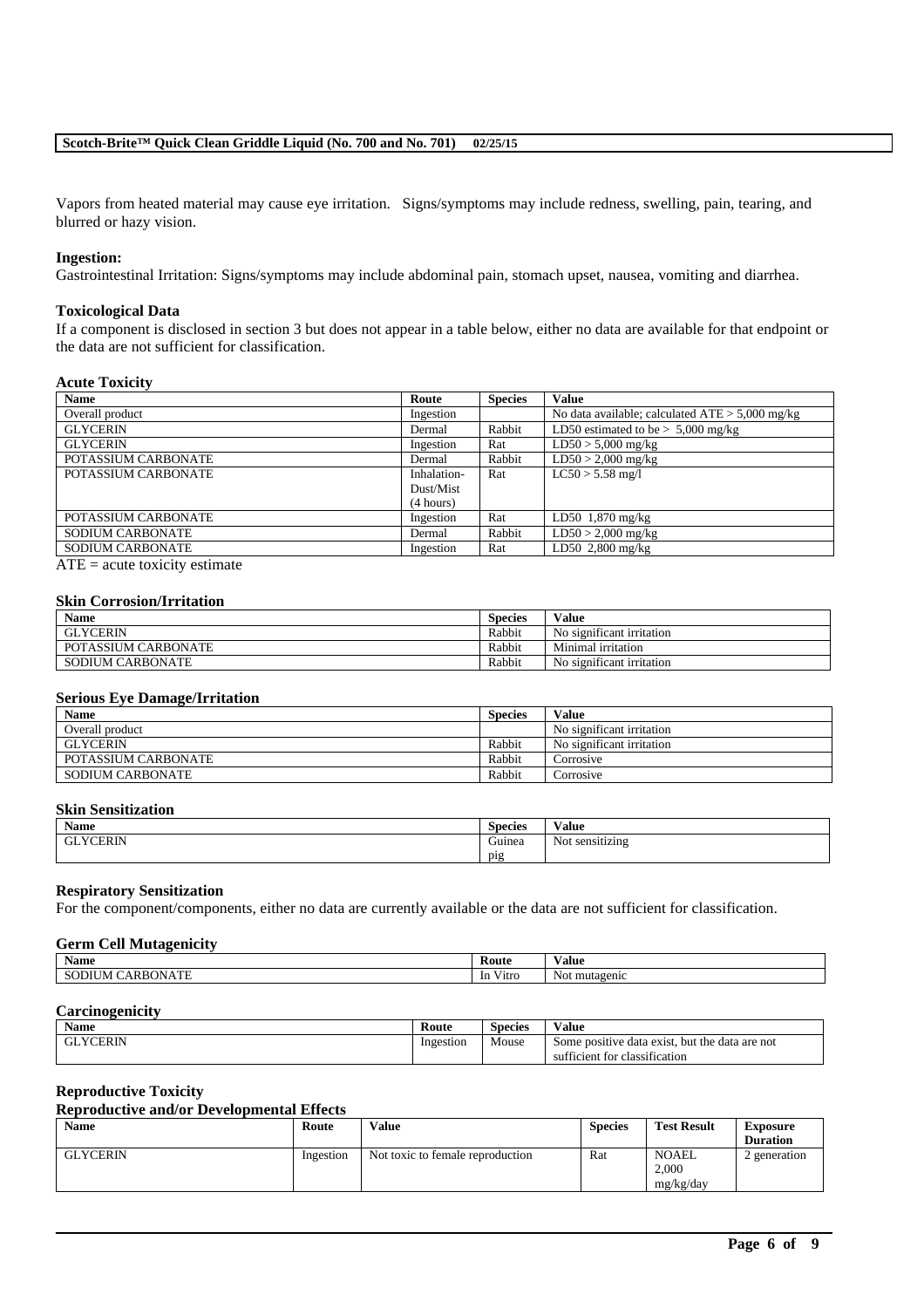## **Scotch-Brite™ Quick Clean Griddle Liquid (No. 700 and No. 701) 02/25/15**

| <b>GLYCERIN</b>         | Ingestion | Not toxic to male reproduction | Rat   | <b>NOAEL</b><br>2.000 | 2 generation |
|-------------------------|-----------|--------------------------------|-------|-----------------------|--------------|
|                         |           |                                |       | mg/kg/day             |              |
| <b>GLYCERIN</b>         | Ingestion | Not toxic to development       | Rat   | <b>NOAEL</b>          | 2 generation |
|                         |           |                                |       | 2,000<br>mg/kg/day    |              |
| <b>SODIUM CARBONATE</b> | Ingestion | Not toxic to development       | Mouse | NOAEL 340             | during       |
|                         |           |                                |       | mg/kg/day             | organogenesi |
|                         |           |                                |       |                       |              |

## **Target Organ(s)**

## **Specific Target Organ Toxicity - single exposure**

| <b>Name</b>                          | Route      | Target Organ(s)        | Value                            | <b>Species</b> | <b>Test Result</b>            | <b>Exposure</b><br><b>Duration</b> |
|--------------------------------------|------------|------------------------|----------------------------------|----------------|-------------------------------|------------------------------------|
| <b>POTASSIUM</b><br><b>CARBONATE</b> | Inhalation | respiratory irritation | May cause respiratory irritation |                | <b>NOAEL</b> not<br>available |                                    |

### **Specific Target Organ Toxicity - repeated exposure**

| <b>Name</b>             | Route      | <b>Target Organ(s)</b>                                                              | Value                                                                              | <b>Species</b> | <b>Test Result</b>                  | <b>Exposure</b> |
|-------------------------|------------|-------------------------------------------------------------------------------------|------------------------------------------------------------------------------------|----------------|-------------------------------------|-----------------|
|                         |            |                                                                                     |                                                                                    |                |                                     | <b>Duration</b> |
| <b>GLYCERIN</b>         | Inhalation | respiratory system                                                                  | Some positive data exist, but the<br>data are not sufficient for<br>classification | Rat            | <b>NOAEL 3.91</b><br>mg/1           | 14 days         |
| <b>GLYCERIN</b>         | Inhalation | heart   liver   kidney<br>and/or bladder                                            | All data are negative                                                              | Rat            | <b>NOAEL 3.91</b><br>mg/1           | 14 days         |
| <b>GLYCERIN</b>         | Ingestion  | endocrine system  <br>hematopoietic<br>system   liver  <br>kidney and/or<br>bladder | All data are negative                                                              | Rat            | <b>NOAEL</b><br>10,000<br>mg/kg/day | 2 years         |
| <b>SODIUM CARBONATE</b> | Inhalation | respiratory system                                                                  | Some positive data exist, but the<br>data are not sufficient for<br>classification | Rat            | LOAEL 0.07<br>mg/1                  | 3 months        |

## **Aspiration Hazard**

For the component/components, either no data are currently available or the data are not sufficient for classification.

## **Please contact the address or phone number listed on the first page of the SDS for additional toxicological information on this material and/or its components.**

# **SECTION 12: Ecological information**

## **Ecotoxicological information**

Please contact the address or phone number listed on the first page of the SDS for additional ecotoxicological information on this material and/or its components.

## **Chemical fate information**

Please contact the address or phone number listed on the first page of the SDS for additional chemical fate information on this material and/or its components.

# **SECTION 13: Disposal considerations**

## **13.1. Disposal methods**

Dispose of contents/ container in accordance with the local/regional/national/international regulations.

Prior to disposal, consult all applicable authorities and regulations to insure proper classification. Dispose of waste product in a permitted industrial waste facility. As a disposal alternative, incinerate in a permitted waste incineration facility. Proper destruction may require the use of additional fuel during incineration processes. Empty and clean product containers may be disposed as non-hazardous waste. Consult your specific regulations and service providers to determine available options and

\_\_\_\_\_\_\_\_\_\_\_\_\_\_\_\_\_\_\_\_\_\_\_\_\_\_\_\_\_\_\_\_\_\_\_\_\_\_\_\_\_\_\_\_\_\_\_\_\_\_\_\_\_\_\_\_\_\_\_\_\_\_\_\_\_\_\_\_\_\_\_\_\_\_\_\_\_\_\_\_\_\_\_\_\_\_\_\_\_\_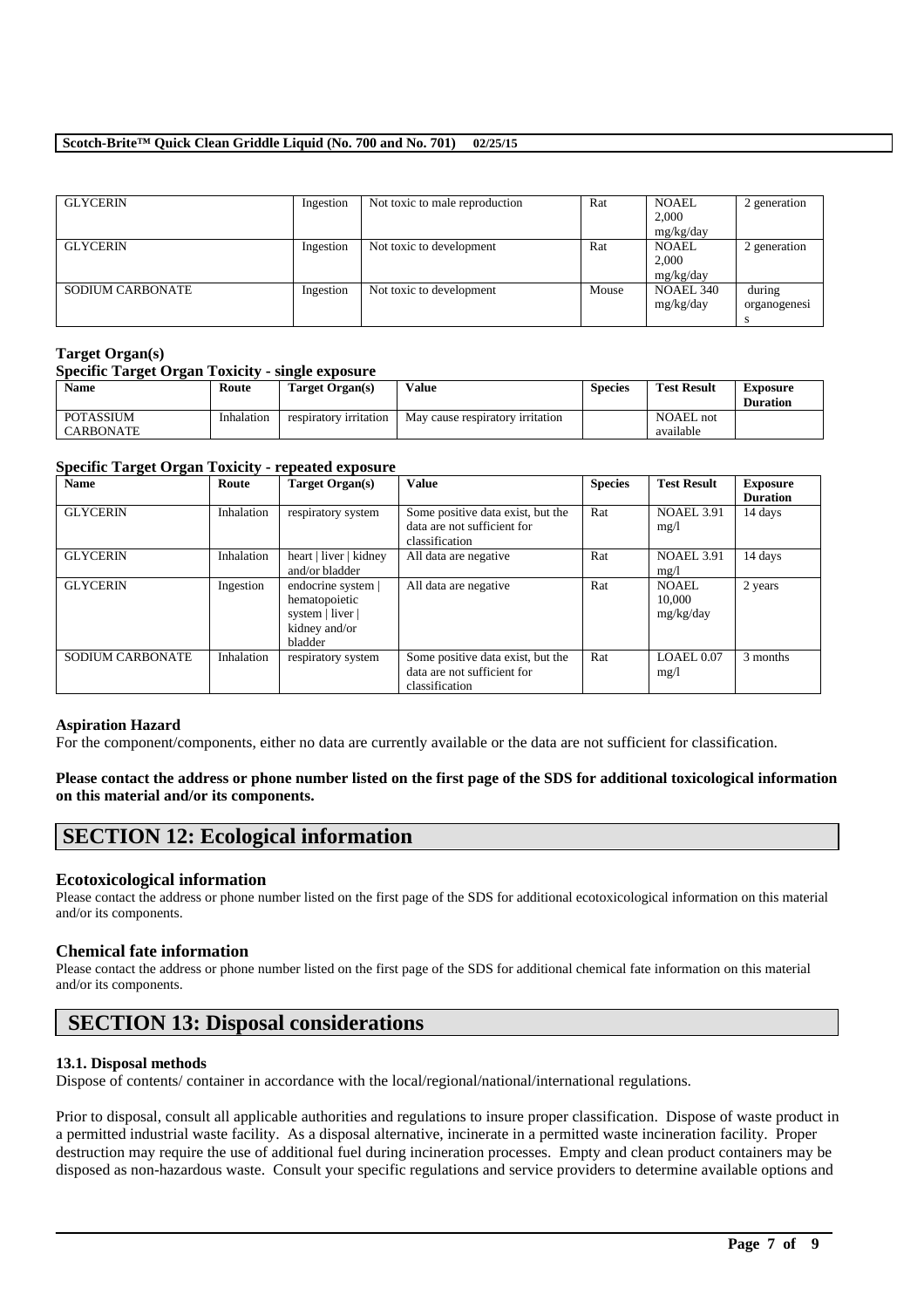requirements.

**EPA Hazardous Waste Number (RCRA):** Not regulated

# **SECTION 14: Transport Information**

For Transport Information, please visit **http://3M.com/Transportinfo** or call 1-800-364-3577 or 651-737-6501.

## **SECTION 15: Regulatory information**

## **15.1. US Federal Regulations**

## **311/312 Hazard Categories:**

Fire Hazard - No Pressure Hazard - No Reactivity Hazard - No Immediate Hazard - Yes Delayed Hazard - No

## **15.2. State Regulations**

## **15.3. Chemical Inventories**

The components of this material are in compliance with the provisions of Australia National Industrial Chemical Notification and Assessment Scheme (NICNAS). Certain restrictions may apply. Contact the selling division for additional information.

The components of this product are in compliance with the new substance notification requirements of CEPA.

The components of this material are in compliance with the China "Measures on Environmental Management of New Chemical Substance". Certain restrictions may apply. Contact the selling division for additional information.

The components of this material are in compliance with the provisions of the Korean Toxic Chemical Control Law. Certain restrictions may apply. Contact the selling division for additional information.

The components of this material are in compliance with the provisions of Japan Chemical Substance Control Law. Certain restrictions may apply. Contact the selling division for additional information.

The components of this material are in compliance with the provisions of Philippines RA 6969 requirements. Certain restrictions may apply. Contact the selling division for additional information.

The components of this product are in compliance with the chemical notification requirements of TSCA.

## **15.4. International Regulations**

**This SDS has been prepared to meet the U.S. OSHA Hazard Communication Standard, 29 CFR 1910.1200.**

## **SECTION 16: Other information**

### **NFPA Hazard Classification**

**Health:** 1 **Flammability:** 1 **Instability:** 0 **Special Hazards:** None **Acid/Base:** Alkaline

National Fire Protection Association (NFPA) hazard ratings are designed for use by emergency response personnel to address the hazards that are presented by short-term, acute exposure to a material under conditions of fire, spill, or similar emergencies. Hazard ratings are primarily based on the inherent physical and toxic properties of the material but also include the toxic properties of combustion or decomposition products that are known to be generated in significant quantities.

\_\_\_\_\_\_\_\_\_\_\_\_\_\_\_\_\_\_\_\_\_\_\_\_\_\_\_\_\_\_\_\_\_\_\_\_\_\_\_\_\_\_\_\_\_\_\_\_\_\_\_\_\_\_\_\_\_\_\_\_\_\_\_\_\_\_\_\_\_\_\_\_\_\_\_\_\_\_\_\_\_\_\_\_\_\_\_\_\_\_

### **HMIS Hazard Classification**